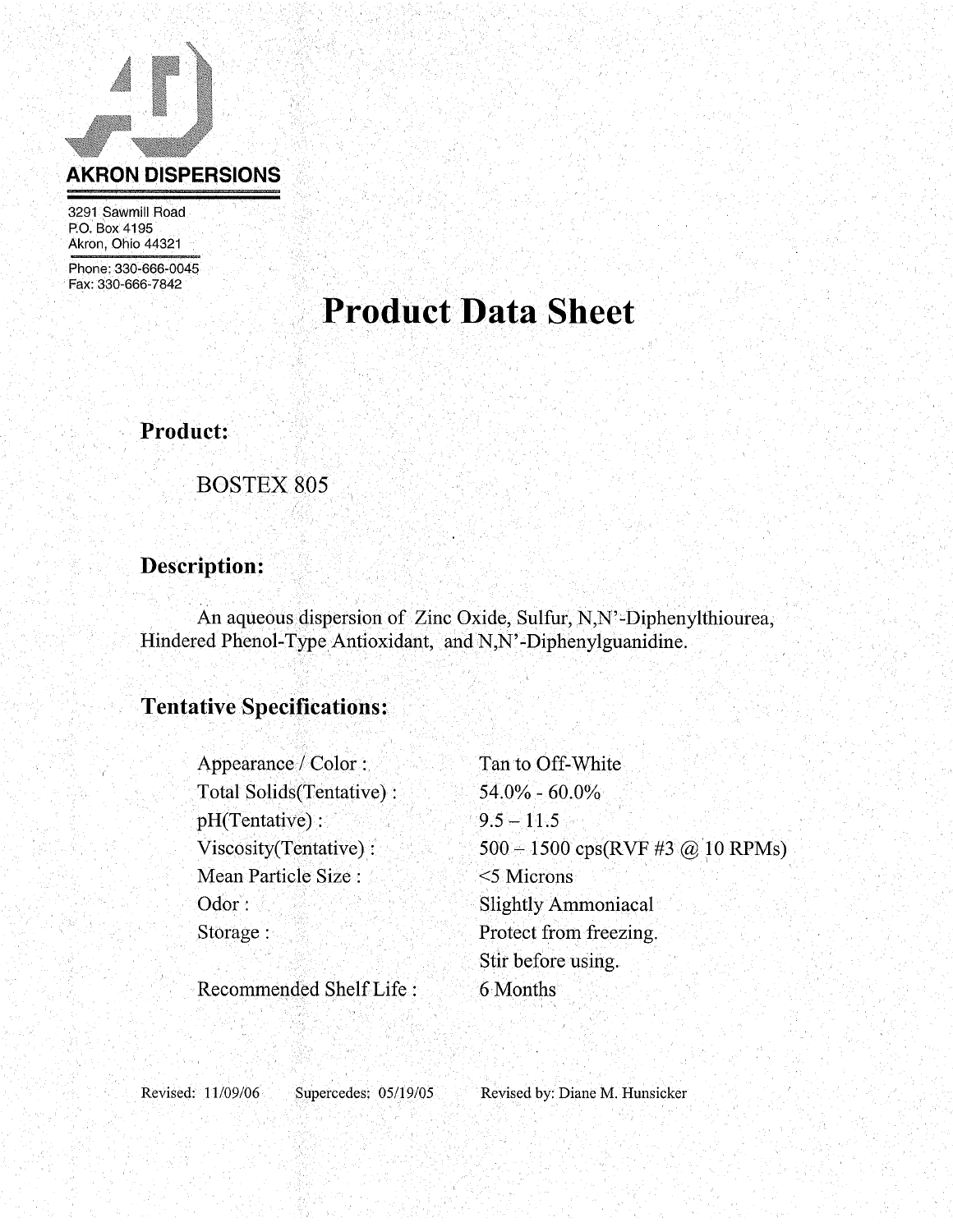

# **AKRON DISPERSIONS, INC.**

## **MATERIAL SAFETY DATA SHEET**

Page 1 of 3

#### **SECTION 1 PRODUCT IDENTIFICATION & EMERGENCY INFORMATION**

PRODUCT NAME: **Bostex 805**

CHEMICAL NAME: Aqueous Mixture of Zinc Oxide(CAS# 1314-13-2), Sulfur(CAS# 7704-34-9), N,N'-Diphenylthiourea(CAS# 102-08-09), Phenol, 4-Methyl-, Reaction Products with Dicyclopentadiene and Isobutylene(CAS# 68610-51-5), N,N'-Diphenylguanidine(CAS# 102-06-7), Sodium Salts of Polymerized Alkylnaphthalenesulfonic Acid(CAS# 9084-06-4/36290-04-7) MANUFACTURER: Akron Dispersions, Inc.

 3291 Sawmill Road P.O. Box 4195 Akron, Ohio 44321 TELEPHONE NUMBER: (330)666-0045 EMERGENCY TELEPHONE NUMBER: (330)666-0045 FAX: (330)666-7842

#### **SECTION 2 HAZARDOUS INGREDIENT INFORMATION**

 N,N'-Diphenylguanidine(CAS# 102-06-7) N,N'-Diphenylthiourea(CAS# 102-08-09) Zinc Oxide(CAS# 1314-13-2) Lead(CAS# 7439-92-1): 0.0003% Cadmium(CAS# 7440-43-9): 0.0014% Formaldehyde(CAS# 50-00-0): <0.001% Naphthalene(CAS# 91-20-3): <0.0004% Quinoline(CAS# 91-22-5): <0.004%

#### **SECTION 3 HAZARDS IDENTIFICATION**

Health Hazards(Acute and Chronic): May cause irritation to skin and eyes. Skin sensitization may occur. May contain <0.001% Formaldehyde, <0.0004% Naphthalene, and <0.004% Quinoline, known to the State of California to cause cancer.

HMIS: Health-2 Flammability-0 Reactivity-0 Personal Protection-E

#### **SECTION 4 FIRST AID MEASURES**

Eye Contact: Flush with large amounts of water for at least 15 minutes. Consult a physician if irritation persists.

Skin Contact: Wash affected area with soap and water. Consult a physician if irritation persists. Inhalation: Remove to fresh air. If breathing is difficult, seek medical attention. Ingestion: Seek immediate medical attention.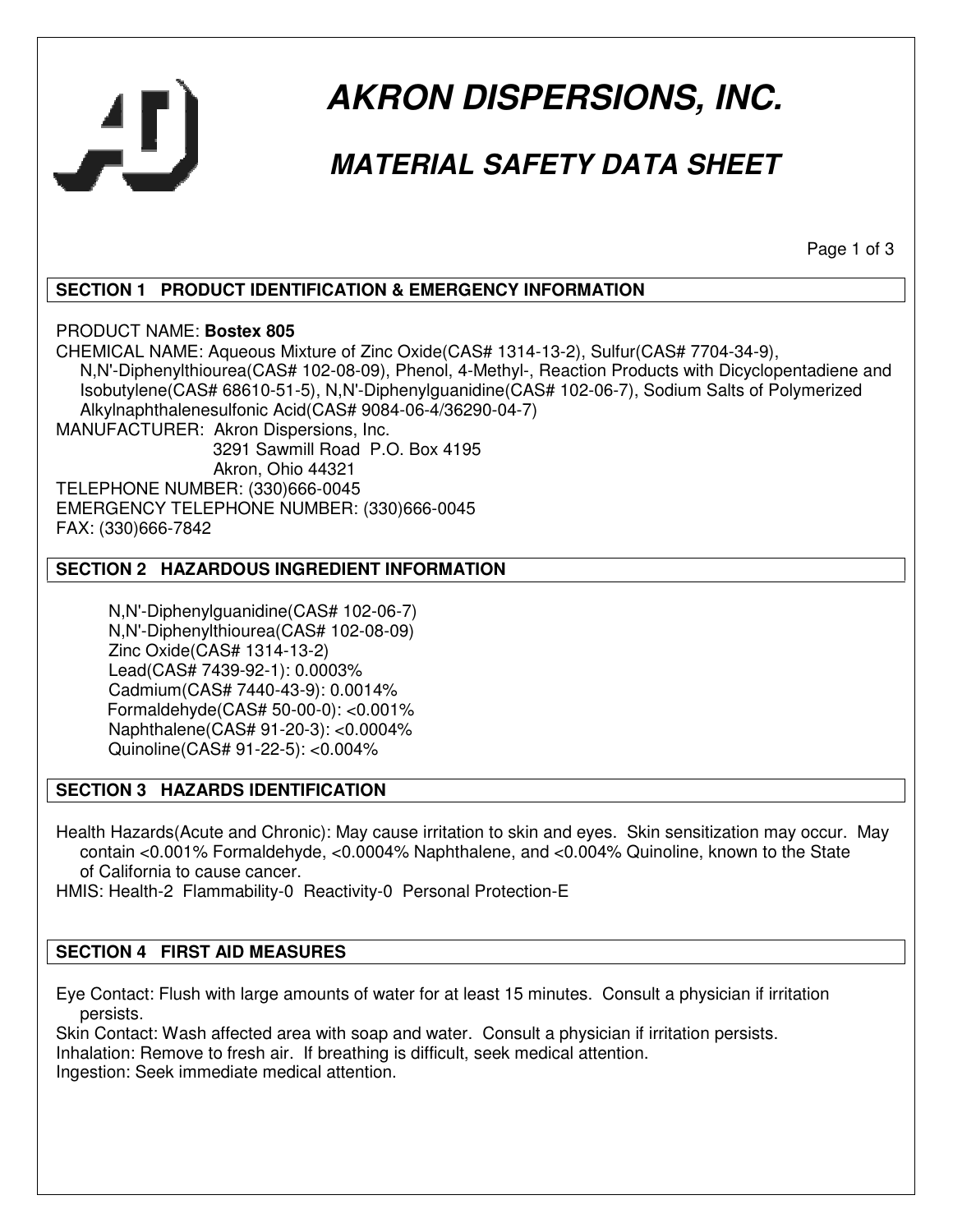#### **SECTION 5 FIRE & EXPLOSION HAZARD**

Flashpoint: N/D Flammable Limits: N/D General Hazard: Wear MSHA-NIOSH approved Self-Contained Breathing Apparatus Extinguishing Media:  $CO<sub>2</sub>$ , Dry Chemical, Waterspray, Foam Decomposition Products Under Fire Conditions: Oxides of Carbon, Nitrogen, Sulfur, and Sodium, Hydrogen Sulfide, Amine, Aniline

#### **SECTION 6 ACCIDENTAL RELEASE MEASURES**

Steps To Be Taken In Case Material Is Released Or Spilled: Absorb with inert material. Sweep, vacuum, or shovel into appropriate container.

#### **SECTION 7 HANDLING AND STORAGE**

Storage: Store in a cool, dry area. Storage Temperature: Above 32°F

#### **SECTION 8 EXPOSURE CONTROLS AND PERSONAL PROTECTION**

OSHA Regulation 29CFR1910.1000 requires the following PEL Limits: N/D The ACGIH recommends the following Occupational Exposure Limit: N/D Personal Protection: Gloves, Goggles, Respirator, and Apron recommended Ventilation: Local Exhaust

#### **SECTION 9 TYPICAL PHYSICAL & CHEMICAL PROPERTIES**

Product Appearance: White to Off-White Liquid

Boiling Point(°F): 212 Freezing Point(°F): 32 Vapor Pressure(@150°C): N/A Specific Gravity(Approx.): N/D<br>Vapor Density: N/A % Volatile by Volume: 43% Solubility in Water: Miscible **Evaporation Rate: N/A** pH: 9-11

% Volatile by Volume: 43%

#### **SECTION 10 STABILITY AND REACTIVITY DATA**

Stability: Stable

Conditions To Avoid Instability: None Known

Materials And Conditions To Avoid Incompatibility: Strong Acids, Strong Bases, Strong Oxidizers, Magnesium, Hydrocarbons, Steel, Copper, and Copper Alloys

Hazardous Decomposition Products: Oxides of Carbon, Nitrogen, Sulfur, and Sodium, Hydrogen Sulfide, Amine, Aniline

Hazardous Polymerization: Will Not Occur

Conditions To Avoid Hazardous Polymerization: None Known